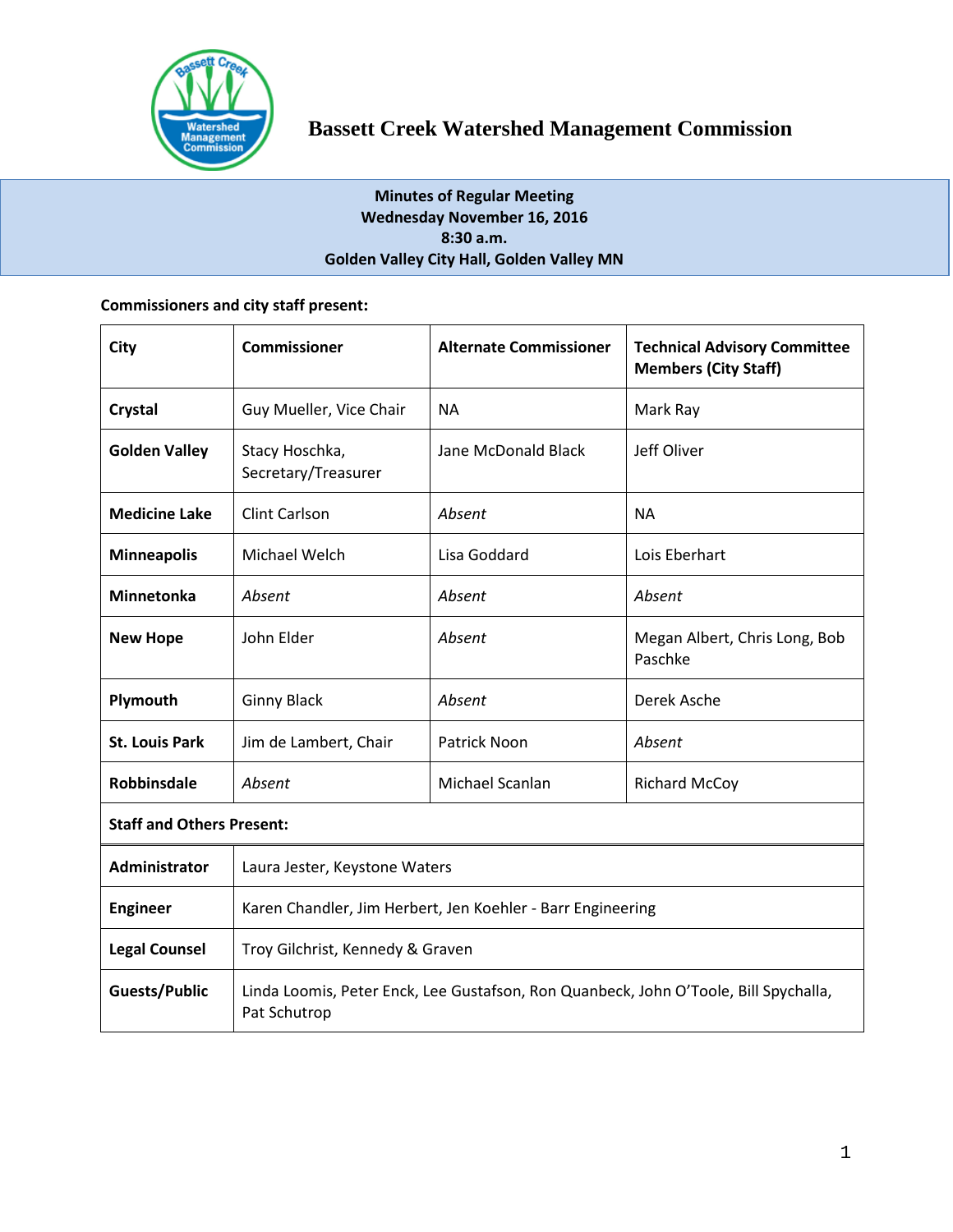#### **1. CALL TO ORDER AND ROLL CALL**

On Wednesday November 16, 2016, at 8:35 a.m. in the Council Conference Room at Golden Valley City Hall (7800 Golden Valley Rd.), Chair de Lambert called to order the meeting of the Bassett Creek Watershed Management Commission (BCWMC) and asked for roll call to be taken. The city of Minnetonka was absent from the roll call.

# **2. CELEBRATION OF SERVICE FOR LEN KREMER**

Commission Engineer Chandler reported on Len's history of service to the Commission, noting he served as the primary engineer from 1973 through 2011 and continues to serve in an advisory role. Several guests were in attendance at the meeting to help honor and recognize Mr. Kremer's contributions to the Commission. Guests introduced themselves and Mr. Kremer gave a presentation with information about historical flooding conditions in the watershed and the Commission's large projects over the decades including construction of the Bassett Creek Tunnel and other Flood Control Project structures.

Commissioners, city staff, and guests offered praise and tributes to Mr. Kremer and shared stories about him and his diligent work with the Commission. It was noted that Mr. Kremer not only gathered partners and funding to complete the \$40 million Flood Control Project, but also provided the foundation for and encouraged the progression of the BCWMC from a sole focus of flood protection to a broader mandate to improve water quality and actively conserve water resources.

MOTION: Commissioner Welch moved to approve a resolution of appreciation for Len Kremer. Commissioner Black seconded the motion. Upon a vote, the motion carried 8-0. [City of Minnetonka was absent from the vote.]

Mr. Kremer was presented with a certificate of appreciation and a book from the Commission. Photos with guests and past Commission chairs were taken.

#### **3. CITIZEN FORUM ON NON-AGENDA ITEMS**

No comments from citizens.

#### **4. APPROVAL OF AGENDA**

Administrator Jester noted that agenda items would be shifted to accommodate schedules of various Commissioners and guests. She suggested that item 6Biii come before item 6A and that item 6C be addressed when guests from The Blake School arrive at the meeting.

**MOTION:** Commissioner Black moved to approve the agenda as amended. Commissioner Elder seconded the motion. Upon a vote, the motion carried 8-0. [City of Minnetonka was absent from the vote.]

#### **5. CONSENT AGENDA**

Commissioner Welch requested that item 5E – Approval of Project at 226 Peninsula Road, Medicine Lake – be removed from the consent agenda.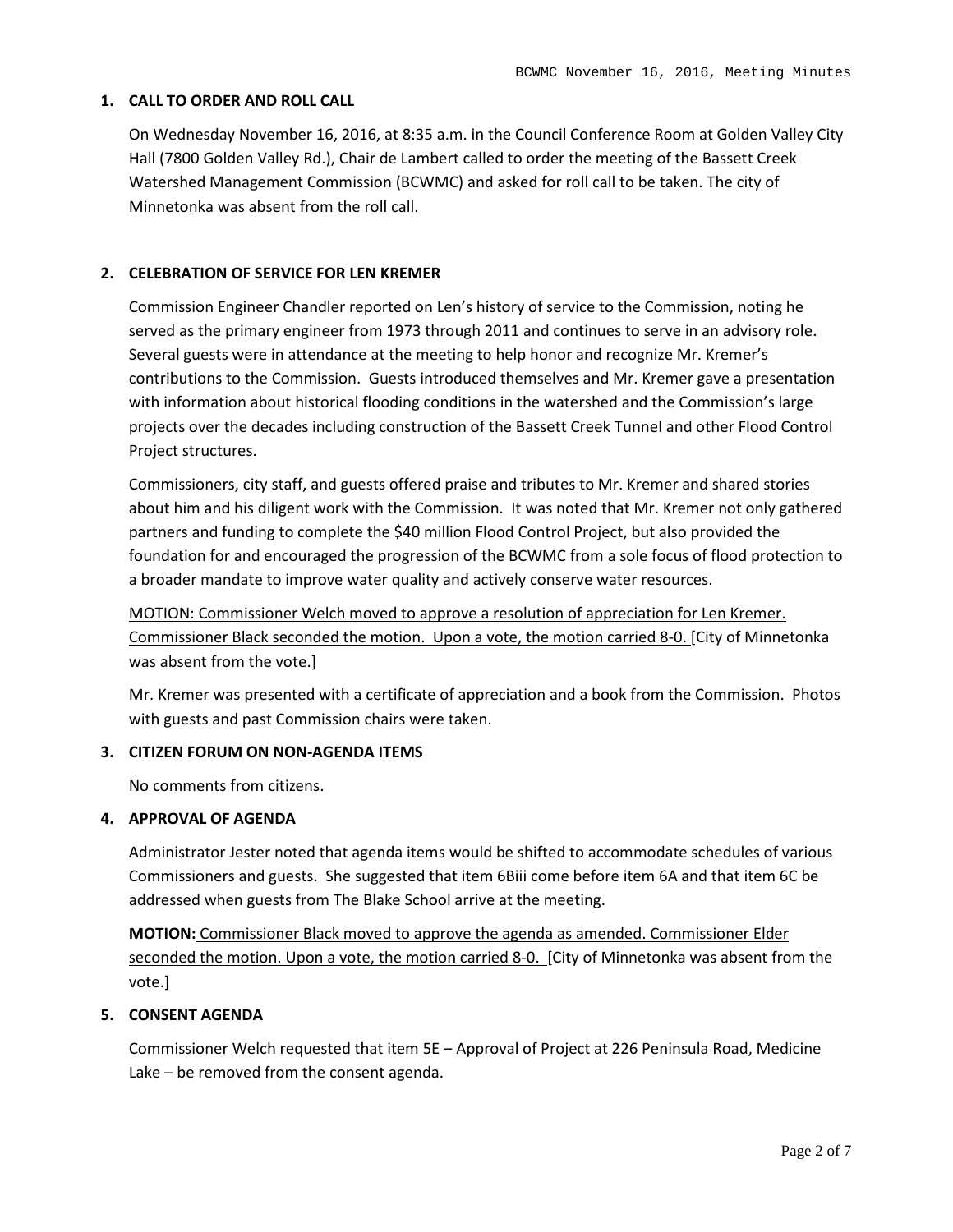**MOTION:** Commissioner Black moved to approve the consent agenda as amended. Commissioner Elder seconded the motion. Upon a vote, the motion carried 8-0. [City of Minnetonka was absent from the vote.]

The following items were approved as part of the consent agenda: the October 20, 2016, Commission Meeting Minutes, the November 2016 Financial Report, the payment of invoices, and the Highway 169 drainage improvement project in Plymouth.]

The general and construction account balances reported in the November 2016 Financial Report are as follows:

| <b>Checking Account Balance</b>             | \$517,080.61      |
|---------------------------------------------|-------------------|
| TOTAL GENERAL FUND BALANCE                  | \$517,080.61      |
| TOTAL CASH & INVESTMENTS ON-HAND (11/08/16) | \$2,848,460.40    |
| CIP Projects Levied - Budget Remaining      | ( \$3,966,977.19) |
| <b>Closed Projects Remaining Balance</b>    | ( \$1,118,516.79) |
| 2011-2015 Anticipated Tax Levy Revenue      | \$6,710.47        |
| 2016 Anticipated Tax Levy Revenue           | \$601,430.96      |
| <b>Anticipated Closed Project Balance</b>   | $($ \$510,375.36) |

# **6. BUSINESS**

#### **Biii. Consider Administrative Services Committee Recommendation – Staff Performance Evaluation**

Commissioner Mueller reported that the Administrative Services Committee met on November 4th. and that the committee requests that Commissioners, TAC members, and staff complete evaluations of Administrator Jester and Engineer Chandler such that feedback could be provided to these staff and improvements made, as needed. He noted that evaluations are due back to him via mail or email by November 30<sup>th</sup>. Administrator Jester indicated she would send the Word document version of the evaluation form to Commissioners and TAC members along with Commissioner Mueller's mailing address.

#### **C. Receive Presentation of The Blake School 360 Project**

Administrator Jester introduced Will Bohrnsmen with the Blake School who then introduced teachers Lizz Buchanan, Elizabeth Flinsch, Lisa Sackreiter and student Emma Steffen. The group described their "360" project which included visiting and learning about four different BCWMC CIP projects with a group of photography and environmental sciences students. He reported that during a field trip in September, the students visited the projects and learned about them from city staff and Administrator Jester. Ms. Steffen described her experience, noting it was interesting to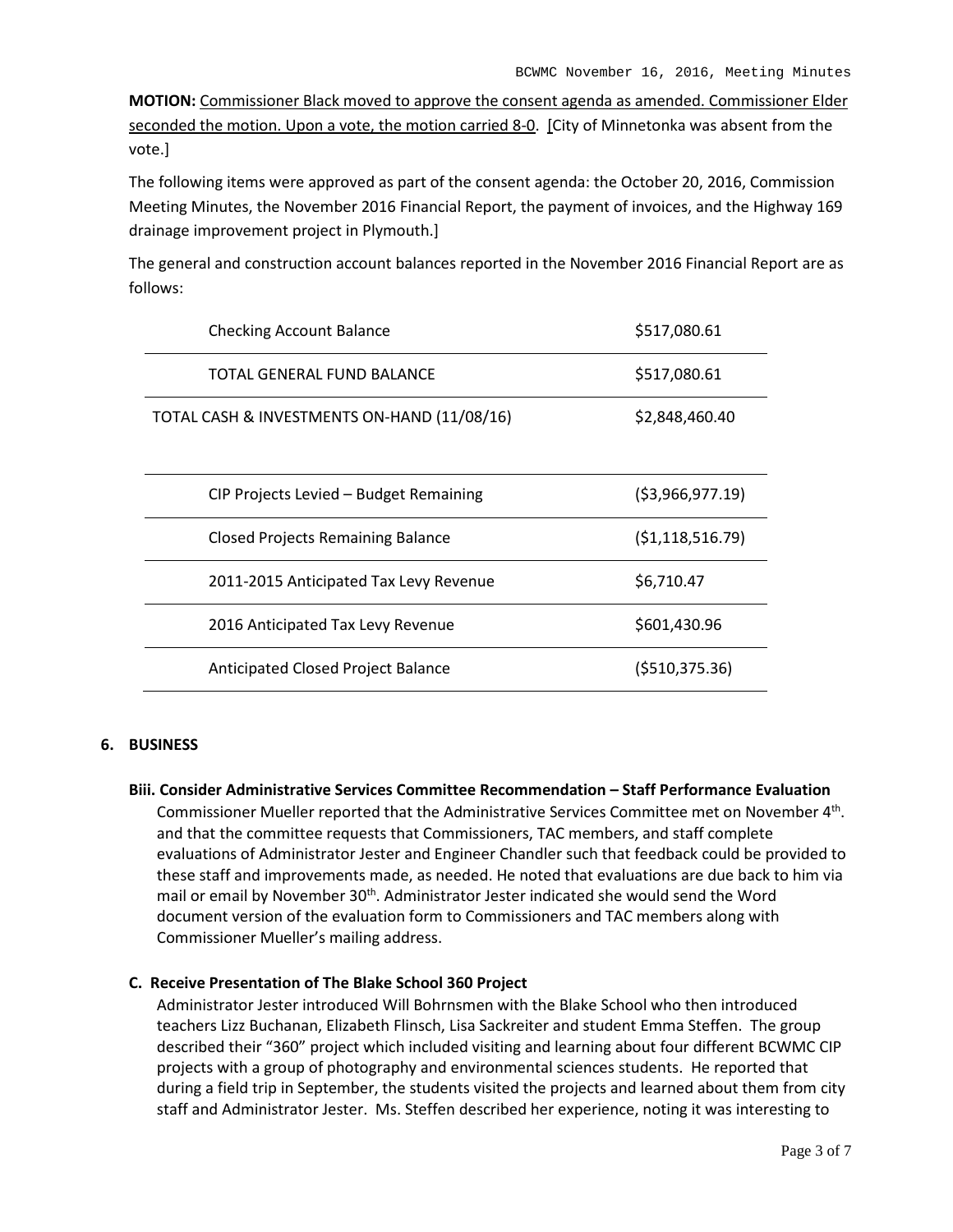learn about the projects. She reported that students did a significant amount of research on historical and environmental aspects of the sites and the watershed. Mr. Bohrnsen reported that laminated cards with a QR code will be placed at each project location so that visitors can access the virtual tour on their mobile device. Administrator Jester reported the final "virtual tours" of the four projects are posted on the BCWMC website and that she is collaborating with the communications department at the Blake School to write a press release. She walked through the virtual tour of the Northwood Lake Project on the screen for Commissioners.

The Blake School staff thanked the Commission for partnering on this project. Commissioners indicated that this was a great project that could possibly be promoted with other schools. Administrator Jester was directed to submit the press release to cities for inclusion in their newsletters. Administrator Jester was encouraged to find additional ways to promote the use of the virtual tours by the public.

# **A. Receive Presentation on Medicine Lake Road and Winnetka Avenue Area (De Cola Ponds) Longterm Flood Mitigation Plan**

Commission Engineer Chandler provided a brief overview of the project, noting that it was the outcome of several studies due to the long history of flooding in the area, including flooding at the low point on Medicine Lake Road east of Winnetka Avenue, and downstream in the DeCola Ponds system. She reported that the Cities of Golden Valley, New Hope, and Crystal recognized the magnitude of flooding, the potential public safety issues, and the need to address the flooding issues. She reported that the three Cities supported the development of the long-term flood mitigation plan. She noted that Barr Engineering completed the long-term flood mitigation plan in May 2016 and that it outlines critical flood mitigation projects and planning level costs that can be used to direct future efforts.

Mr. Oliver noted that flooding is still a reality in Golden Valley and New Hope and that flooding on Medicine Lake Road prevents emergency response in some areas. He noted a series of community meetings were held resulting in consensus that something needed to be done to address the issue, but that differences remain on ultimate solutions.

Jen Koehler with Barr Engineering presented the results of the flood mitigation plan, noting the study took place between 2014 – 2016 and used Atlas 14 data which resulted in a 23% increase in flood levels. She reported that 39 structures are at risk of flooding during a 100-year event including commercial property, single family homes, and multifamily properties. She reported that the study found more focus needs to be given to providing additional flood storage in the watershed.

#### [Commissioners Elder and Mueller depart the meeting.]

Mr. Oliver noted that the Liberty Crossing redevelopment project in Golden Valley is addressing some flooding issues by providing flood storage and that other projects are underway as well. He noted that flood reduction is at the top of Golden Valley's legislative priorities for bonding in 2016 and 2017 and that the city has strong support from Minnesota Department of Natural Resources. Further, Mr. Oliver noted that improvements in water quality that are realized along with flood reductions also help improve the chance to receive funding. He noted that future BCWMC CIP projects (already on the 5-year CIP list and other projects in later years) will address flooding, along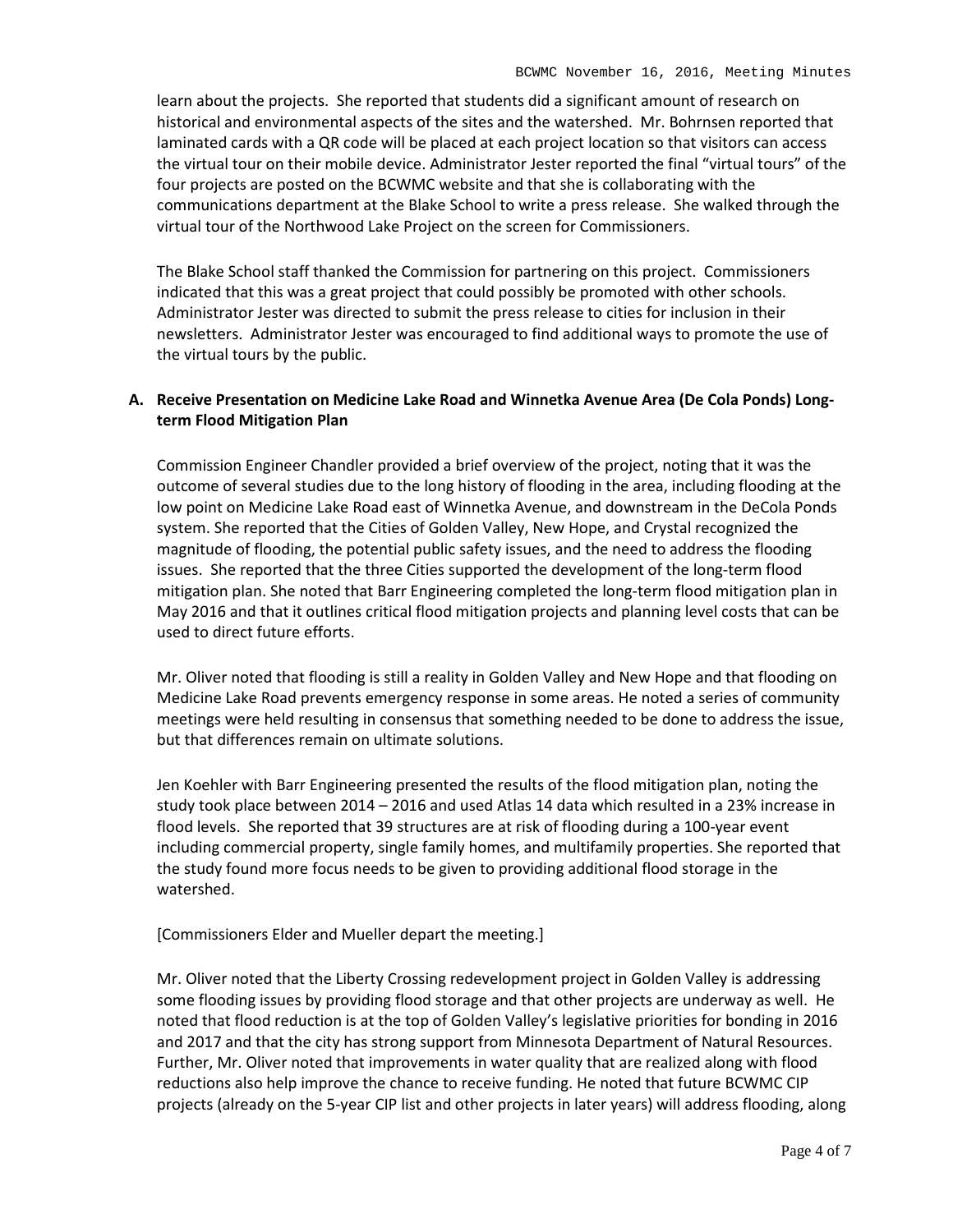with water quality.

There was some discussion about how potential flood reduction projects are prioritized. Ms. Koehler noted that the area is very complicated hydraulically, and that projects are prioritized according to property ownership, likelihood of implementation, and adjacency to flooding areas. Commissioner Carlson noted that several properties in the City of Medicine Lake are inundated with flood waters almost every year, preventing access to homes. Administrator Jester noted that the TAC and Commission will be considering a flood reduction CIP project in Medicine Lake in early 2017.

There was further discussion about ways to reduce flooding in Golden Valley and New Hope including wetland restoration, and subsurface storage. Mr. Oliver reported that the Liberty Crossing Project includes excavation of contaminated sediment and underground stormwater storage and treatment. He also noted that an area south of the SEA School may use subsurface storage and treatment as well as multiple projects in New Hope. Commissioner Hoschka noted that city councils and planning commissions need to be educated about Atlas 14 precipitation amounts and resulting flood elevations. Commissioner Black praised Golden Valley, New Hope, and Crystal for working together to find solutions.

[Commissioner Hoschka departs the meeting. Alt. Commissioner McDonald Black assumes Golden Valley representation.]

#### **Bi. Consider Administrative Services Committee Recommendations – Policy Manual Updates**

Administrator Jester reported that at their meeting on November 4th, the Administrative Services Committee discussed several policy-related items and that the committee forwards several recommendations to the Commission. She reported that the draft BCWMC Policy document included in the meeting packet includes an excerpt of the complete policy manual that has been a work in progress for several years. She noted that some sections were previously adopted and that others were never formally adopted. She walked through the policies recommended for approval by the committee including policies  $2.1 - 2.11$  (excluding 2.6), which cover internal governance policies.

For Policy 2.4 regarding city responsibilities, Administrator Jester noted that the committee recommends that the "strategies to implement" policy be removed from the document as they are restated in the 2015 Watershed Management Plan and in the BCWMC Roles and Responsibilities document (which will be Appendix A in the policy manual).

For Policy 2.7 regarding policies and procedures for public access to documents, Administrator Jester noted that it includes the approval of the Data Practices Procedure developed by the Commission's legal counsel in Appendix C. There was some discussion of the costs that can or should be charged for gathering and providing documents under this policy. Commissioner Welch suggested giving the Administrator discretion regarding fees for providing electronic documents.

Administrator Jester noted that policy 2.8 would be revised to indicate that BCWMC consultants will be reimbursed mileage as specified in contracts and that Commissioners will not be allowed to be reimbursed for travel to and from regular BCWMC meetings.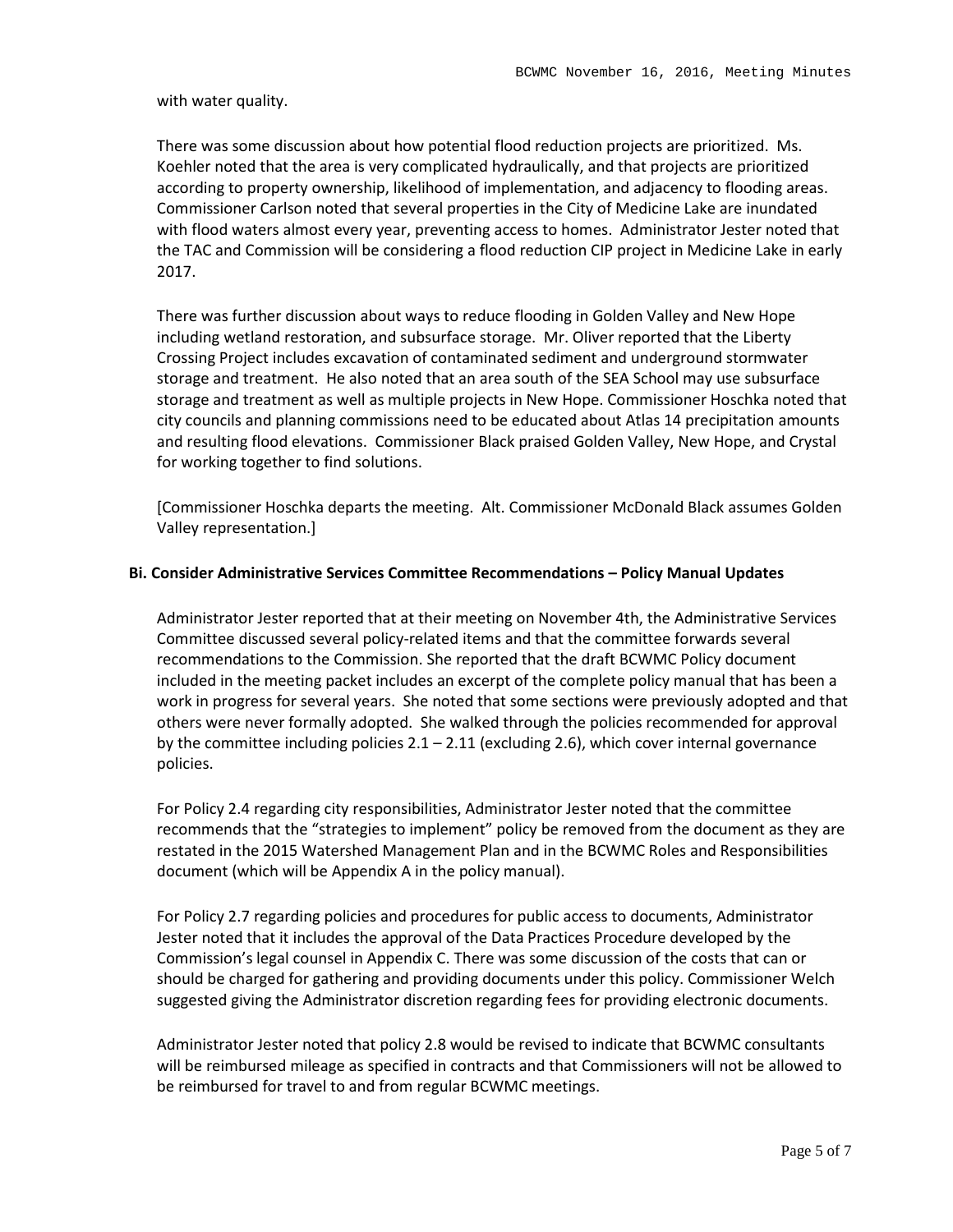**MOTION:** Commissioner Welch moved to approved Policies 2.1 – 2.11 (excluding 2.6) in the policy manual, as presented and directed staff to revise the data practices procedure to give the Administrator discretion in charging for actual costs of gathering and transmitting electronic documents. Seconded by Alt. Commissioner McDonald Black. Upon a vote the motion carried 6-0. [The cities of Minnetonka, New Hope, and Crystal were absent from the vote.]

# **Bii. Consider Administrative Services Committee Recommendations – Draft Policy for Cost Share of CIP Projects for Pollutant Removal Credit**

Administrator Jester provided background on the proposed policy reminding Commissioners that in 2015, the Commission agreed to allow the cities of New Hope and Golden Valley to take partial credit for pollutant removals from BCWMC CIP projects for adjacent city projects in order to comply with the Commission's water quality standards or Minimal Impact Design Standards (MIDS) requirements for linear developments/projects. She reported that this was allowed because the cities were providing some funding for the CIP projects, but that no guidance existed to help the Commission's decision-making process. She walked through the policies proposed by the Administrative Services Committee. Commissioner Welch indicated that the policies may need to allow for more flexibility, need to address the MS4 credit, and that the CIP feasibility study stage may be too early to set credits and cost sharing.

Commissioners requested Commissioner Welch provide input on the draft policy and that the TAC review the revised policy for consideration at a future Commission meeting.

#### **5E. Approval of Project at 226 Peninsula Road, Medicine Lake**

(Previously on consent agenda.) Commissioner Welch asked about wetland impacts and whether or not a wetland buffer would be required. Commission Engineer Chandler reported that the BCWMC wetland buffer requirements are to be included in member city ordinances and enforced by cities. She noted that Commission Engineers do not review projects for buffers.

# **MOTION:** Commissioner Carlson moved to approve the project with recommendations in the Engineer's memo. Seconded by Commissioner Welch.

Discussion: Commissioner Black indicated that she did not support that motion because other cities are implementing floodplain and wetland protections and that the city of Medicine Lake is not taking a proactive approach with projects in their city. Commissioner Carlson noted that the homeowner at 226 Peninsula Road had spent a considerable amount of money addressing the issue correctly and that many other homeowners are in the same position of needing more reliable access to their homes during high water. There was further discussion about wetland buffers, their implementation in Plymouth, and the previous opportunity the Commission had to enforce buffer requirements during development of the 2015 Watershed Plan.

Upon a vote, the motion carried 5-1. [Plymouth voted against the motion. The cities of Minnetonka, New Hope, and Crystal were absent from the vote.]